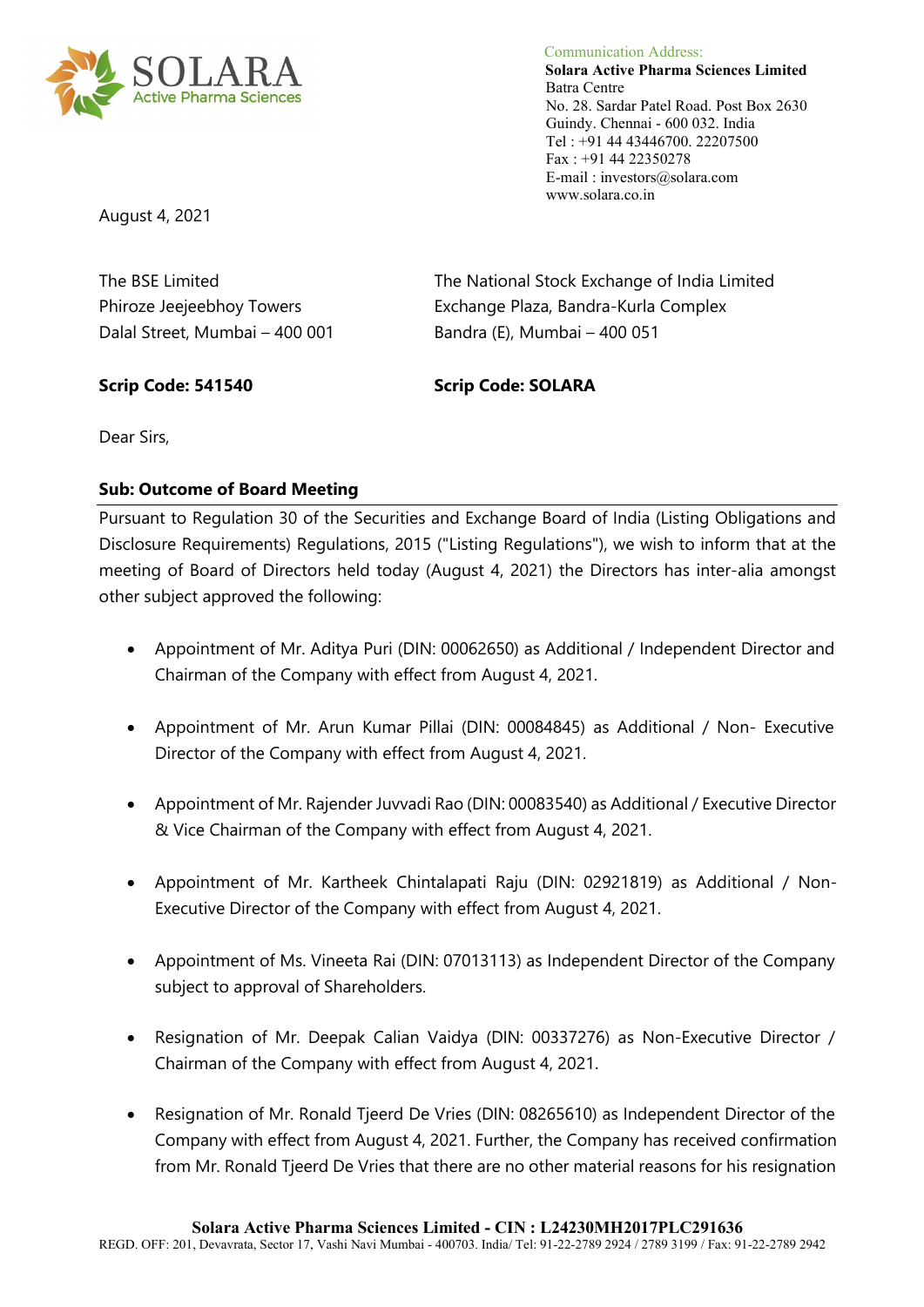

 Communication Address: **Solara Active Pharma Sciences Limited** No. 28. Sardar Patel Road. Post Box 2630 Guindy. Chennai - 600 032. India Tel : +91 44 43446700. 22207500 Fax : +91 44 22350278 E-mail : investors@solara.com www.solara.co.in

other that those which is provided in the resignation letter dated August 04, 2021. The said confirmation received is enclosed as Annexure B.

Disclosure under Regulation 30 of the Securities and Exchange Board of India (Listing Obligations and Disclosure Requirement) Regulations, 2015 for the appointed / resigned Directors are attached as Annexure A.

We request you to take the same on record.

Thanking you, Yours faithfully,

**For Solara Active Pharma Sciences Limited**

 $1.10$ **S. Murali Krishna**

**Company Secretary**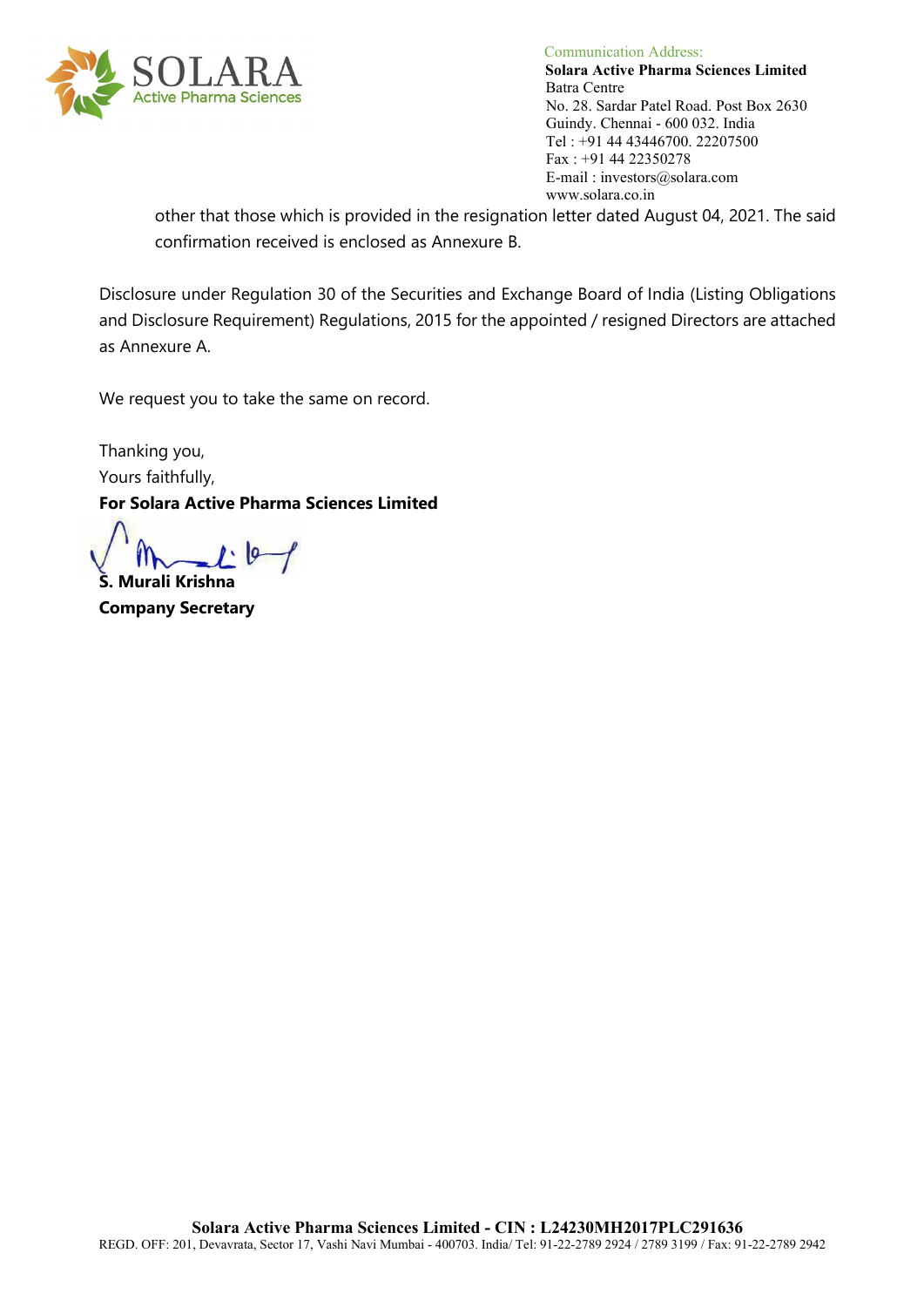

 Communication Address: **Solara Active Pharma Sciences Limited** No. 28. Sardar Patel Road. Post Box 2630 Guindy. Chennai - 600 032. India Tel : +91 44 43446700. 22207500 Fax : +91 44 22350278 E-mail : investors@solara.com www.solara.co.in

**Annexure A**

## **Disclosure under Regulation 30 of the Securities and Exchange Board of India (Listing Obligations and Disclosure Requirements) Regulations, 2015**

### **1. Appointment of Mr. Aditya Puri.**

| No. | Particulars                      | Remarks                                                                                                    |
|-----|----------------------------------|------------------------------------------------------------------------------------------------------------|
| 1.  | Name                             | Aditya Puri (DIN 00062650)                                                                                 |
| 2.  | Reason<br>for<br>change<br>viz., | Mr. Aditya Puri, is appointed as Additional /                                                              |
|     | appointment or otherwise         | Independent Director and Chairman of the Company                                                           |
|     |                                  | with effect from August 4, 2021.                                                                           |
| 3.  | Date of Appointment<br>and       | The Board of Directors of the Company has given it                                                         |
|     | term of Appointment              | consent for appointment as Independent Director                                                            |
|     |                                  | and Chairman of the Company based on the<br>recommendation of Nomination & Remuneration                    |
|     |                                  | Committee of the Company w.e.f. August 4, 2021 for                                                         |
|     |                                  | a period of five (5) years, subject to the approval of                                                     |
|     |                                  | shareholders.                                                                                              |
| 4.  | <b>Brief Profile</b>             | Recognized as a stalwart of the Indian banking and                                                         |
|     |                                  | financial services industry, Mr. Puri was the iconic                                                       |
|     |                                  | Founder-Managing Director and Chief Executive                                                              |
|     |                                  | Officer of HDFC Bank from its inception in 1994 until                                                      |
|     |                                  | his retirement from the position in October 2020,                                                          |
|     |                                  | earning the distinction of having been the longest                                                         |
|     |                                  | serving head of a private bank in India.                                                                   |
|     |                                  | Under his stewardship, the publicly traded bank                                                            |
|     |                                  | scaled great heights to become India's largest<br>private sector lender by assets, India's most valuable   |
|     |                                  | bank by market capitalization and India's most                                                             |
|     |                                  | valuable brand for the sixth consecutive year in 2019.                                                     |
|     |                                  |                                                                                                            |
|     |                                  | Not only was Mr. Puri's visionary leadership                                                               |
|     |                                  | instrumental in HDFC Bank's outstanding growth<br>and value creation for all stakeholders, but it also led |
|     |                                  | the way for several firsts and milestones for Indian                                                       |
|     |                                  | private sector banking as a whole.                                                                         |
|     |                                  |                                                                                                            |
|     |                                  | Prior to setting up HDFC Bank, he was Chief                                                                |
|     |                                  | Executive Officer of Citibank Malaysia with nearly                                                         |
|     |                                  | two decades of overall banking experience across                                                           |
|     |                                  | markets with Citibank. Mr. Puri has been conferred                                                         |
|     |                                  | with several prestigious awards, accolades and titles                                                      |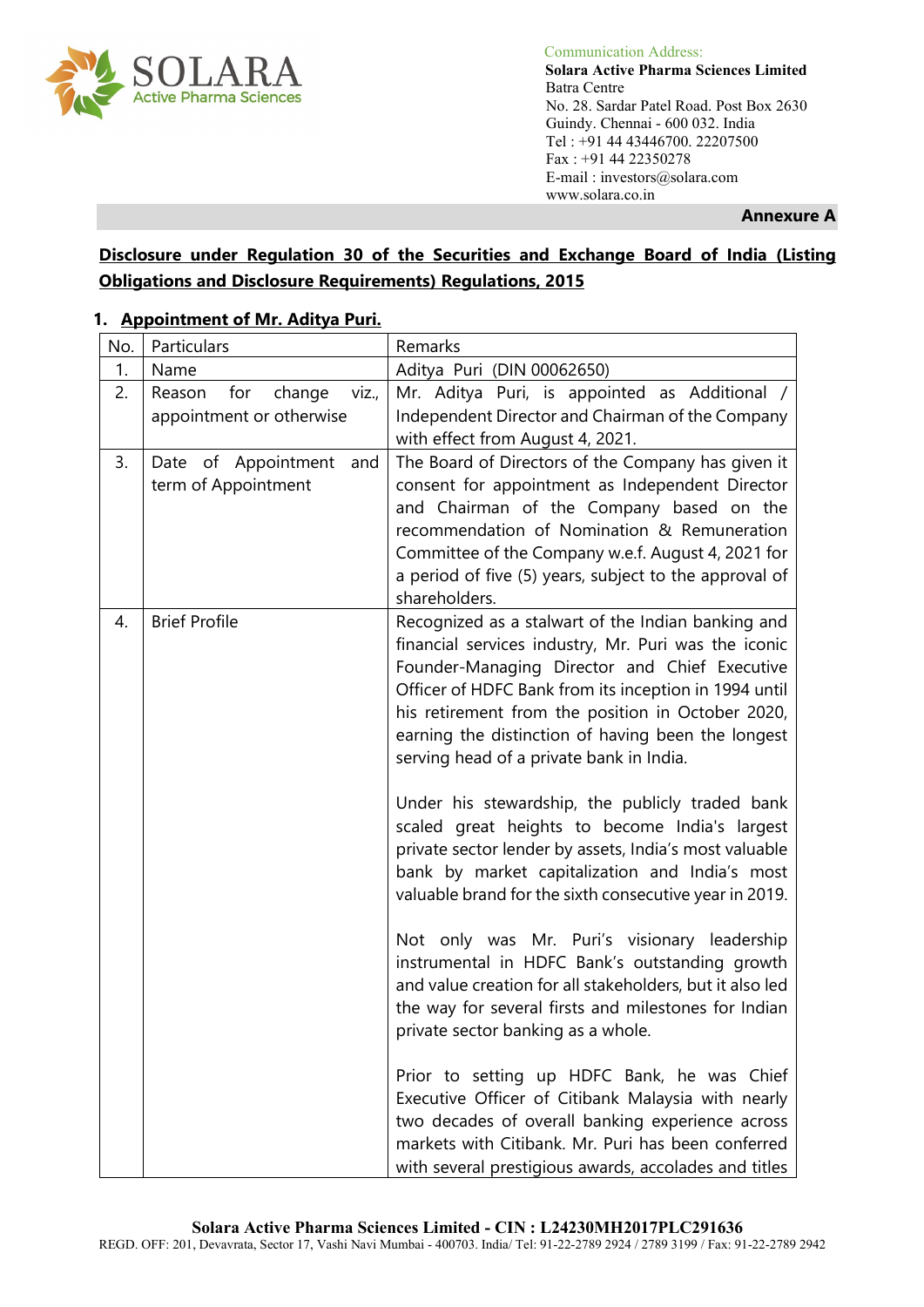

 $\sum_{\text{nonlattice Adness}}$  Solara Active Pharma Solara Active Pharma Solara Active Pharma Solara Active Pharma Solara Active Pharma Solara Active Pharma Solara Active Pharma Solara Active Pharma Solara Active Pharma Solara Active Pha **Solara Active Pharma Sciences Limited** No. 28. Sardar Patel Road. Post Box 2630 Guindy. Chennai - 600 032. India Tel : +91 44 43446700. 22207500 Fax : +91 44 22350278 E-mail : investors@solara.com www.solara.co.in

|    |                                                                                                                                                                             | for his exceptional contribution to Indian industry,<br>including successive appearances in Barron's world's<br>30 best CEOs lists.                                                                                                                                                                                                                                            |
|----|-----------------------------------------------------------------------------------------------------------------------------------------------------------------------------|--------------------------------------------------------------------------------------------------------------------------------------------------------------------------------------------------------------------------------------------------------------------------------------------------------------------------------------------------------------------------------|
|    |                                                                                                                                                                             | Mr. Puri was inducted into the Chartered<br>Accountants Hall of Fame by the Institute of<br>Chartered Accountants of India (ICAI), becoming the<br>first member of ICAI to be honored with this award.<br>A profile by the Economist in October 2020<br>describing him as the world's best banker only<br>further underscored Mr. Puri's towering international<br>reputation. |
|    |                                                                                                                                                                             | He is also a Director on the Board of the following<br>Companies: -<br>SALISBURY INVESTMENTS PRIVATE LIMITED<br><b>STELIS BIOPHARMA LIMITED</b><br>API HOLDINGS PRIVATE LIMITED                                                                                                                                                                                                |
| 5. | Disclosure of relationship<br>between directors                                                                                                                             | Nil                                                                                                                                                                                                                                                                                                                                                                            |
| 6. | required<br>Information<br>as<br>Circular<br>No.<br>under<br>LIST/COMP/14/2018-19 and<br>NSE/CML/2018/02 dated June<br>20, 2018 issued by the BSE and<br>NSE, respectively. | Mr. Aditya Puri is not debarred from holding office<br>of a Director by virtue of any SEBI Order or any other<br>such authority.                                                                                                                                                                                                                                               |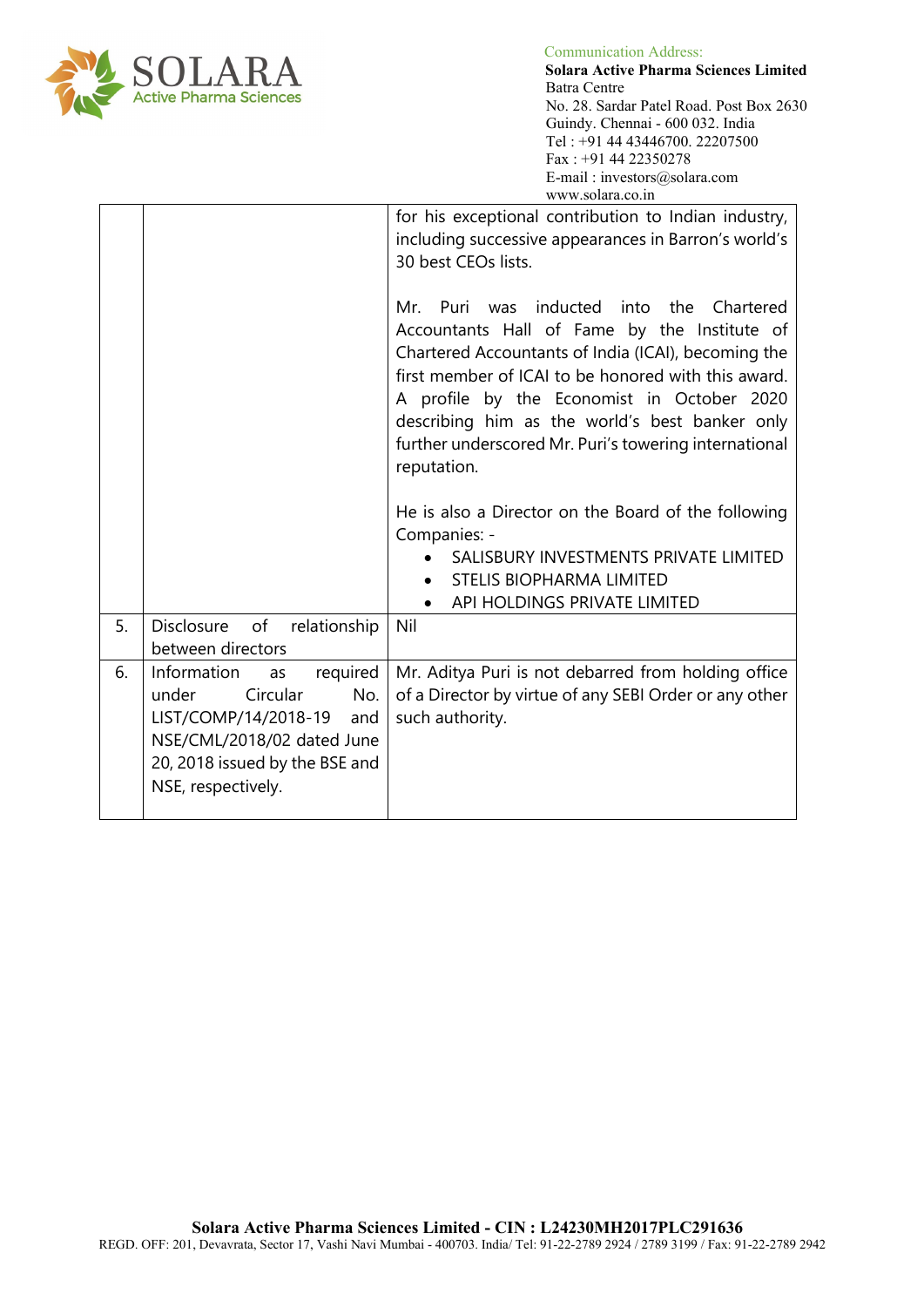

 **Solara Active Pharma Sciences Limited** No. 28. Sardar Patel Road. Post Box 2630 Guindy. Chennai - 600 032. India Tel : +91 44 43446700. 22207500 Fax : +91 44 22350278 E-mail : investors@solara.com www.solara.co.in

| No. | Particulars                                                  | Remarks                                                                                                                                                                                                                                                                                                                                                                                                                                                                                                                                                                                                                                                                                                                                                                                                       |
|-----|--------------------------------------------------------------|---------------------------------------------------------------------------------------------------------------------------------------------------------------------------------------------------------------------------------------------------------------------------------------------------------------------------------------------------------------------------------------------------------------------------------------------------------------------------------------------------------------------------------------------------------------------------------------------------------------------------------------------------------------------------------------------------------------------------------------------------------------------------------------------------------------|
| 1.  | Name                                                         | Mr. Arun Kumar Pillai (Arun)<br>(DIN 00084845)                                                                                                                                                                                                                                                                                                                                                                                                                                                                                                                                                                                                                                                                                                                                                                |
| 2.  | Reason<br>for<br>change<br>viz.,<br>appointment or otherwise | Arun is appointed as Additional / Non- Executive<br>Director of the Company with effect from August 4,<br>2021, subject to the approval of shareholders.                                                                                                                                                                                                                                                                                                                                                                                                                                                                                                                                                                                                                                                      |
| 3.  | Date of Appointment<br>and<br>term of Appointment            | Date of Appointment: August 4, 2021                                                                                                                                                                                                                                                                                                                                                                                                                                                                                                                                                                                                                                                                                                                                                                           |
|     |                                                              | Term of Appointment:<br>The Board of Directors has given its consent for<br>appointment as Additional / Non- Executive Director                                                                                                                                                                                                                                                                                                                                                                                                                                                                                                                                                                                                                                                                               |
|     |                                                              | of the Company on the recommendation of<br>Nomination & Remuneration Committee of the                                                                                                                                                                                                                                                                                                                                                                                                                                                                                                                                                                                                                                                                                                                         |
|     |                                                              | Company to hold office as Additional Director upto<br>the date of ensuing General Meeting of the<br>Company.                                                                                                                                                                                                                                                                                                                                                                                                                                                                                                                                                                                                                                                                                                  |
| 4.  | <b>Brief Profile</b>                                         | Arun Kumar is a first-generation entrepreneur and is<br>known for his intellect of picking "difficult to<br>operate" domains with high scarcity value. He<br>founded Strides Pharma Science Limited (Strides) in<br>1990 and has since led the company in building a<br>global reputation with a differentiated business<br>model and delivering value for its stakeholders (Over<br>\$5.0 billion value creation for shareholders while<br>holding the corporate record for the most extensive<br>dividend distribution in India).<br>Besides founding Strides, Arun's family office (Setup<br>in the early 2000s) run a differentiated set of<br>investments spread across several companies with a<br>combined revenue base over a billion dollars and an<br>invested capital over half a billion dollars. |
|     |                                                              | Arun is credited to have co-founded and built India's<br>largest fully integrated Animal Health Company -<br>SeQuent (recently sold to Carlyle) and founded &<br>built Solara to become India's second largest Active<br>Pharmaceutical Ingredient (API) in under four years.                                                                                                                                                                                                                                                                                                                                                                                                                                                                                                                                 |
|     |                                                              | In partnership with TPG, Arun founded Stelis<br>Biopharmaceuticals and Steriscence a speaciality<br>injectable platform. Stelis Biopharmaceuticals is a                                                                                                                                                                                                                                                                                                                                                                                                                                                                                                                                                                                                                                                       |

### **2. Appointment of Mr. Arun Kumar Pillai.**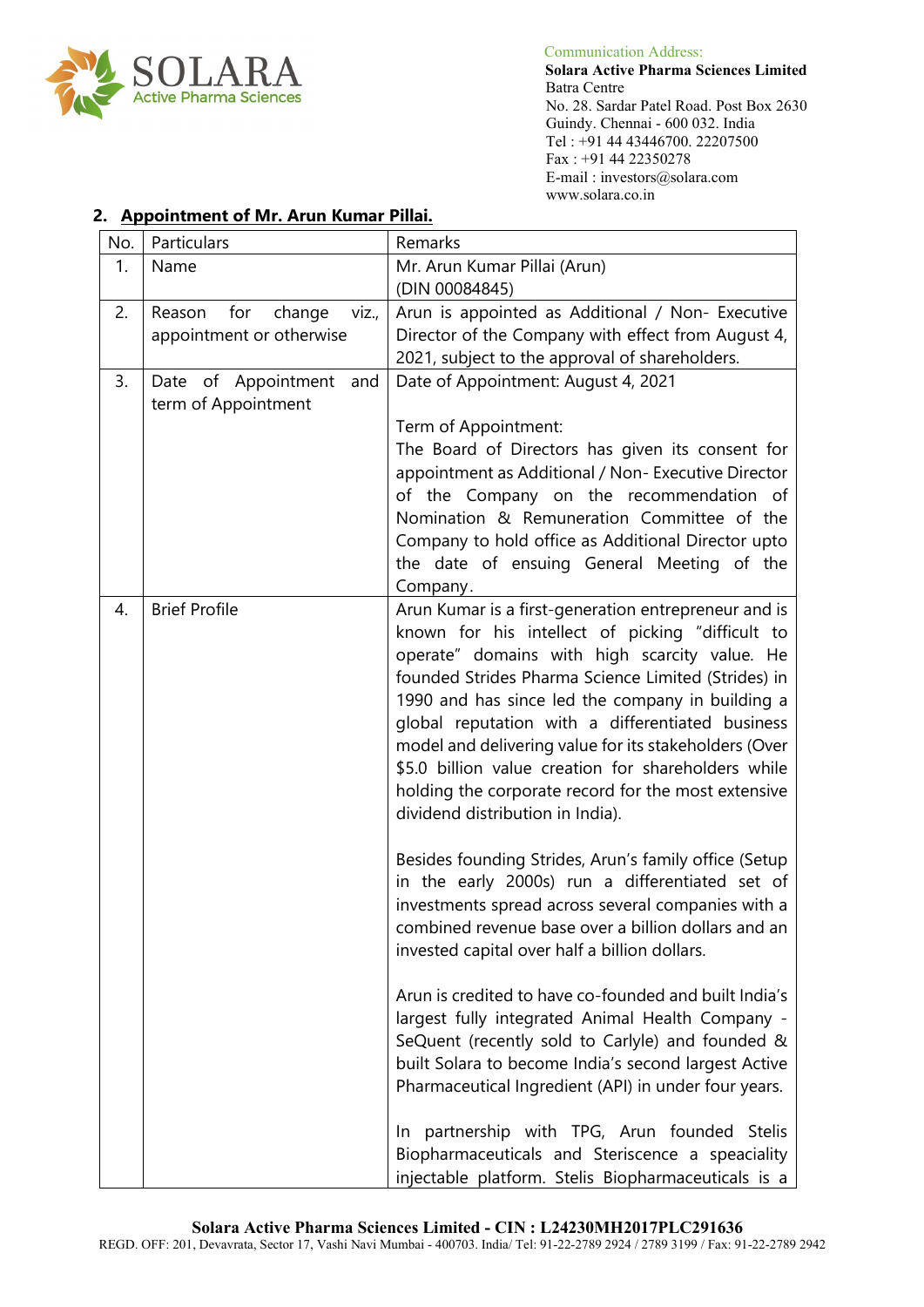

 $OLARA$  Communication Address:<br>Solara Active Pharma Se **Solara Active Pharma Sciences Limited** No. 28. Sardar Patel Road. Post Box 2630 Guindy. Chennai - 600 032. India Tel : +91 44 43446700. 22207500 Fax : +91 44 22350278 E-mail : investors@solara.com www.solara.co.in

|    |                                                                                                                                                                                | fully integrated<br>CDMO with<br>capabilities<br>in<br>Mammalian, Microbial and Viral Vector vaccines and<br>has recently invested in mRNA & DNA platform<br>technologies<br>The businesses run under Arun's leadership /<br>ownership have a presence in 100+ countries with<br>7000+ employees with over 30 global manufacturing                                                                                                                                                                                                                  |
|----|--------------------------------------------------------------------------------------------------------------------------------------------------------------------------------|-----------------------------------------------------------------------------------------------------------------------------------------------------------------------------------------------------------------------------------------------------------------------------------------------------------------------------------------------------------------------------------------------------------------------------------------------------------------------------------------------------------------------------------------------------|
|    |                                                                                                                                                                                | facilities.<br>Arun is a recipient of E&Y Entrepreneur of the year<br>award in the Healthcare sector in 2000. He has also<br>been awarded the Business Today "India Best CEO<br>Award (Mid- Sized Companies Category)" and the<br>"Best CEO in the Pharma & Healthcare Industry" in<br>2014. Hailing from Kerala and brought up in Ooty,<br>Arun graduated in Commerce and began his career<br>in 1981 at the exports department of Bombay Drug<br>House Limited, one of the earliest exporters of<br>pharmaceuticals products from India. He later |
|    |                                                                                                                                                                                | worked as General Manager-Exports with British<br>Pharmaceuticals Limited, a Mumbai based Company.<br>He is also a Director on the Board of the following                                                                                                                                                                                                                                                                                                                                                                                           |
|    |                                                                                                                                                                                | Companies: -<br>STRIDES PHARMA SCIENCE LIMITED<br>STELIS BIOPHARMA LIMITED<br>$\bullet$                                                                                                                                                                                                                                                                                                                                                                                                                                                             |
| 5. | Disclosure of<br>relationship<br>between directors                                                                                                                             | Nil                                                                                                                                                                                                                                                                                                                                                                                                                                                                                                                                                 |
| 6. | required<br>Information<br>as<br>Circular<br>under<br>No.<br>LIST/COMP/14/2018-19<br>and<br>NSE/CML/2018/02 dated June<br>20, 2018 issued by the BSE and<br>NSE, respectively. | Mr. Arun Kumar is not debarred from holding office<br>of a Director by virtue of any SEBI Order or any other<br>such authority.                                                                                                                                                                                                                                                                                                                                                                                                                     |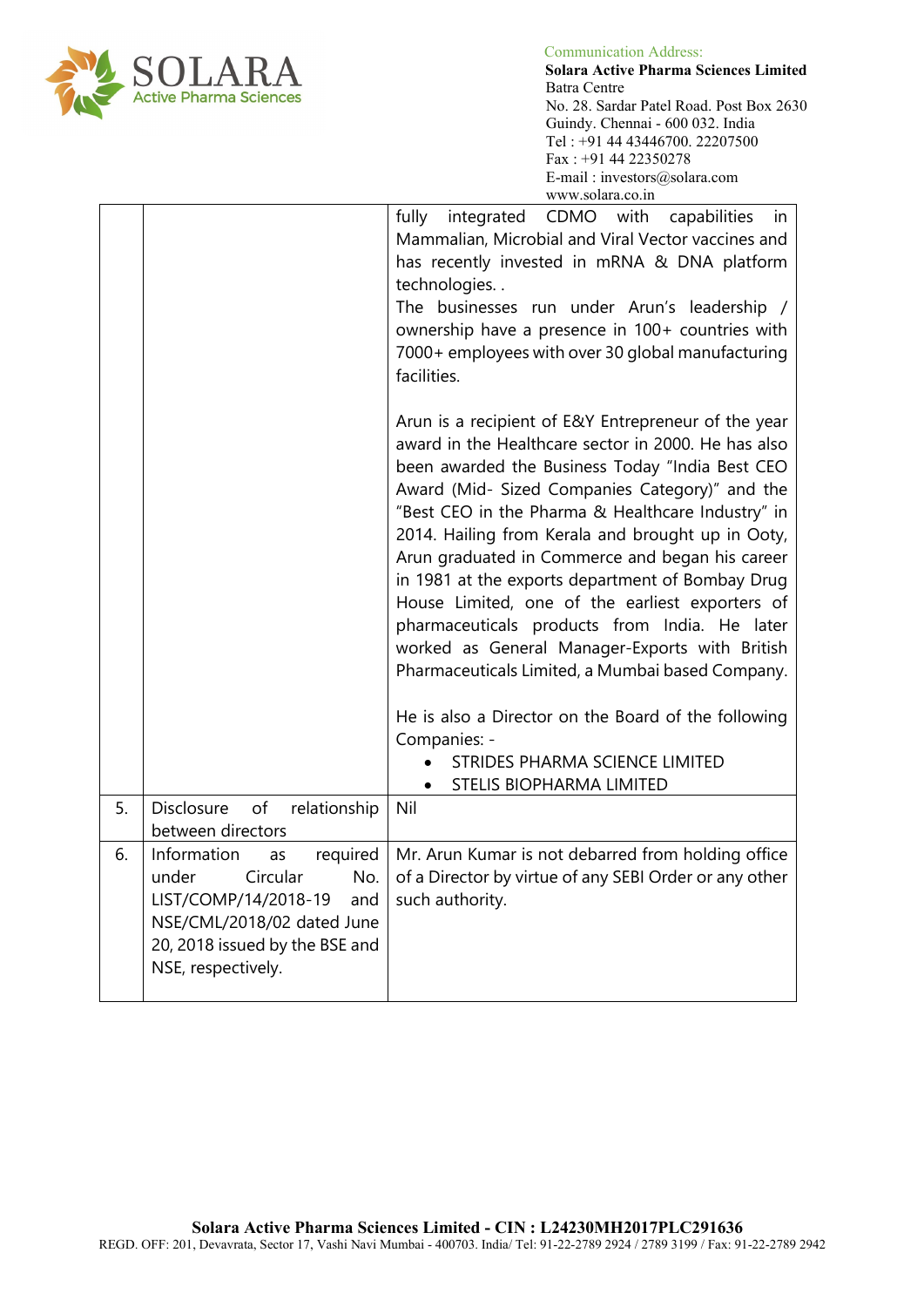

 **Solara Active Pharma Sciences Limited** No. 28. Sardar Patel Road. Post Box 2630 Guindy. Chennai - 600 032. India Tel : +91 44 43446700. 22207500 Fax : +91 44 22350278 E-mail : investors@solara.com www.solara.co.in

| No. | Particulars                                    | Remarks                                                 |
|-----|------------------------------------------------|---------------------------------------------------------|
| 1.  | Name                                           | Mr. Rajender Juvvadi Rao (Raj)                          |
|     |                                                | (DIN 00083540)                                          |
| 2.  | for<br>change<br>Reason<br>viz.,               | Raj is appointed as Additional / Executive Director &   |
|     | appointment or otherwise                       | Vice Chairman of the Company with effect from           |
|     |                                                | August 4, 2021, subject to the approval of              |
|     |                                                | shareholders.                                           |
| 3.  | Date of Appointment and<br>term of Appointment | Date of Appointment: August 4, 2021                     |
|     |                                                | Term of Appointment:                                    |
|     |                                                | The Board of Directors has given its consent for        |
|     |                                                | appointment as Additional / Executive Director &        |
|     |                                                | Vice Chairman of the Company on<br>the                  |
|     |                                                | recommendation of Nomination & Remuneration             |
|     |                                                | Committee of the Company to hold office as              |
|     |                                                | Additional Director upto the date of ensuing General    |
|     |                                                | Meeting of the Company                                  |
| 4.  | <b>Brief Profile</b>                           | <b>Academic Qualifications:</b>                         |
|     |                                                | Mechanical Engineering from Osmania University          |
|     |                                                | 1988. PGDIT from Indian Institute of Foreign Trade      |
|     |                                                | (IIFT) New Delhi 1992.                                  |
|     |                                                | Commenced Professional career with                      |
|     |                                                | Reliance<br>Industries Ltd handling exports of Liquids. |
|     |                                                |                                                         |
|     |                                                | 1996-1998 Nicholas Piramal Ltd: Joined as the first     |
|     |                                                | Employee for Nicholas Piramal. Started Pharma           |
|     |                                                | trading business and later co-founded<br>‴ra            |
|     |                                                | chempharma" in 2003 and acquired a loss making          |
|     |                                                | company. Transformed the loss making acquisition        |
|     |                                                | into a viable profit making unit within a span of two   |
|     |                                                | years. Envisioned an integrated vertical model as the   |
|     |                                                | essence of success and value creation in pharma - a     |
|     |                                                | move that initiated a series of acquisitions and        |
|     |                                                | amalgamations. This resulted in creation of an API,     |
|     |                                                | FDF and a Bio analytical and bio equivalence study      |
|     |                                                | facility completing the vertical integration. Focus on  |
|     |                                                | organic growth<br>thereafter led<br>to<br>business      |
|     |                                                | consolidation and building of teams of integrity,       |
|     |                                                | competencies and abilities. The three divisions put     |
|     |                                                | together had around 1000 employees. The product         |
|     |                                                | identification<br>selection, developing<br>and<br>niche |

## **3. Appointment of Mr. Rajender Juvvadi Rao.**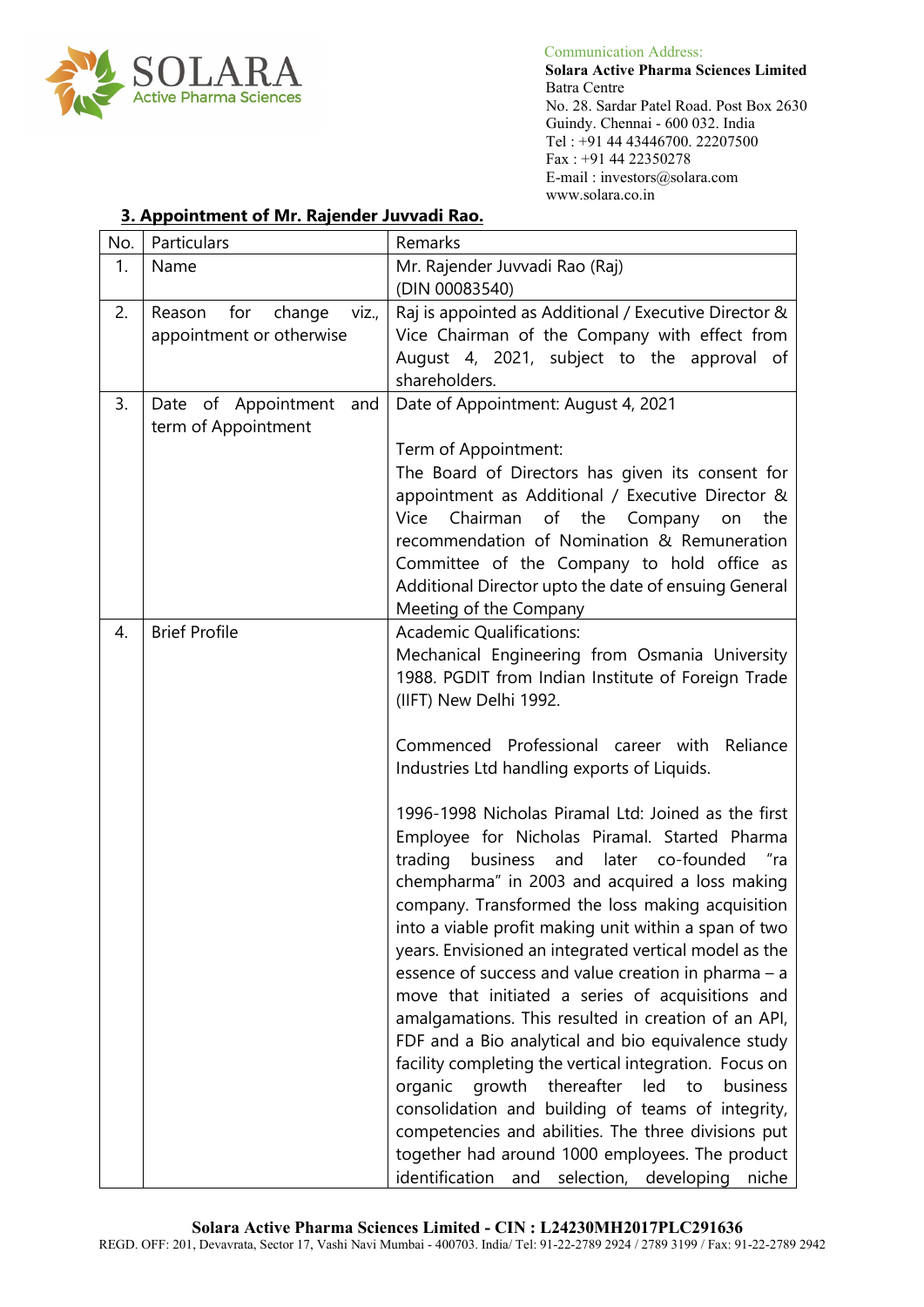

 **Solara Active Pharma Sciences Limited** No. 28. Sardar Patel Road. Post Box 2630 Guindy. Chennai - 600 032. India Tel : +91 44 43446700. 22207500 Fax : +91 44 22350278 E-mail : investors@solara.com www.solara.co.in

|    |                                                                                                                                               | products under API and FDF and bringing in vertical<br>integration into certain products have been the key<br>strengths that Raj has brought to fore in driving Ra<br>Chem into the entity that it had evolved into. Ra<br>Chem faced multiple regulatory audits from USFDA,<br>UK MHRA, European authorities across all the three<br>divisions and the teams had reached a state of<br>preparedness that enables practicing<br>highest<br>standards of manufacturing and record keeping that<br>enables Audit readiness on an ongoing basis. A<br>widely dispersed shareholding led to a decision to<br>sell majority stake in "ra chem" to Microlabs,<br>Bengaluru towards end of 2016 that enabled him to<br>venture into and create a new entity Aurore Life<br>Sciences Pvt Ltd - a pure play API Player.<br>Within Four years of its journey, Aurore has reached<br>Revenues of about INR 550 crores with a healthy<br>bottom line and has created manufacturing<br>capacities of 800 KL. Aurore is poised for an<br>aggressive growth with the backing of a very<br>competitive team including a strong R&D team.<br>He is also a Director on the Board of the following<br>Companies: -<br>Aurore Life Sciences Private Limited |
|----|-----------------------------------------------------------------------------------------------------------------------------------------------|-----------------------------------------------------------------------------------------------------------------------------------------------------------------------------------------------------------------------------------------------------------------------------------------------------------------------------------------------------------------------------------------------------------------------------------------------------------------------------------------------------------------------------------------------------------------------------------------------------------------------------------------------------------------------------------------------------------------------------------------------------------------------------------------------------------------------------------------------------------------------------------------------------------------------------------------------------------------------------------------------------------------------------------------------------------------------------------------------------------------------------------------------------------------------------------------------------------------------------------------|
|    |                                                                                                                                               | Aurore Pharmaceuticals Private Limited<br>R. A. Labels and Stickers Private Limited<br>$\bullet$                                                                                                                                                                                                                                                                                                                                                                                                                                                                                                                                                                                                                                                                                                                                                                                                                                                                                                                                                                                                                                                                                                                                        |
| 5. | Disclosure<br>of<br>relationship<br>between directors                                                                                         | Nil                                                                                                                                                                                                                                                                                                                                                                                                                                                                                                                                                                                                                                                                                                                                                                                                                                                                                                                                                                                                                                                                                                                                                                                                                                     |
| 6. | under<br>Circular<br>No.<br>LIST/COMP/14/2018-19<br>and<br>NSE/CML/2018/02 dated June<br>20, 2018 issued by the BSE and<br>NSE, respectively. | Information as required   Mr. Rajender Juvvadi Rao, is not debarred from<br>holding office of a Director by virtue of any SEBI<br>Order or any other such authority.                                                                                                                                                                                                                                                                                                                                                                                                                                                                                                                                                                                                                                                                                                                                                                                                                                                                                                                                                                                                                                                                    |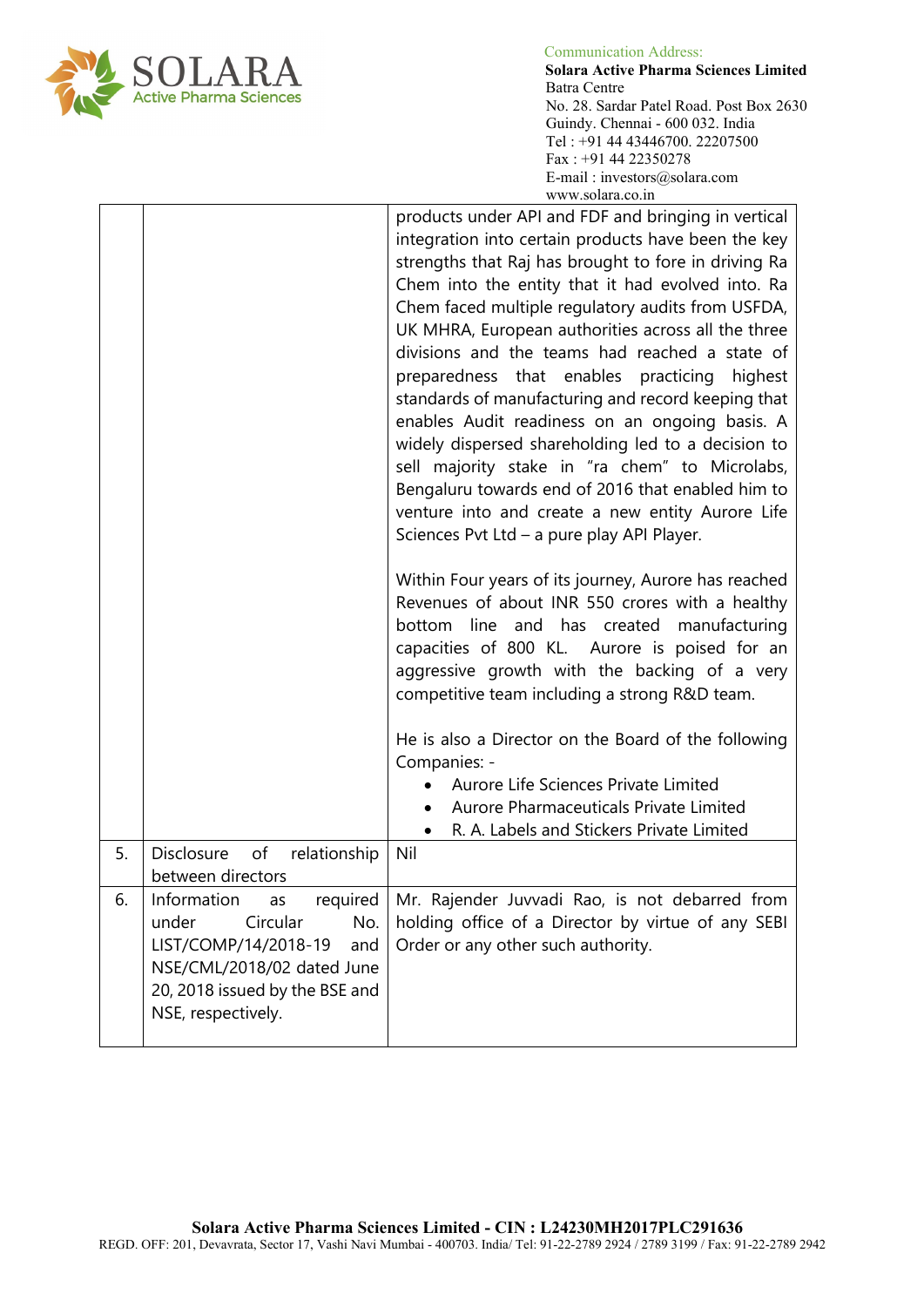

 **Solara Active Pharma Sciences Limited** Batra Centre No. 28. Sardar Patel Road. Post Box 2630 Guindy. Chennai - 600 032. India Tel : +91 44 43446700. 22207500 Fax : +91 44 22350278 E-mail : investors@solara.com www.solara.co.in

# **4. Appointment of Mr. Kartheek Chintalapati Raju.**

| No. | Particulars                      | Remarks                                                                |
|-----|----------------------------------|------------------------------------------------------------------------|
| 1.  | Name                             | Mr. Kartheek Chintalapati Raju (Kartheek)                              |
|     |                                  | (DIN 02921819)                                                         |
| 2.  | Reason<br>for<br>change<br>VIZ., | Kartheek is appointed as Additional / Non- Executive                   |
|     | appointment or otherwise         | Director of the Company with effect from August 4,                     |
|     |                                  | 2021, subject to the approval of shareholders.                         |
| 3.  | Date of Appointment and          | Date of Appointment: August 4, 2021                                    |
|     | term of Appointment              |                                                                        |
|     |                                  | Term of Appointment:                                                   |
|     |                                  | The Board of Directors has given its consent for                       |
|     |                                  | appointment as Additional / Non- Executive Director                    |
|     |                                  | of the Company on the recommendation of                                |
|     |                                  | Nomination & Remuneration Committee of the                             |
|     |                                  | Company to hold office as Additional Director upto                     |
|     |                                  | the date of ensuing General Meeting of the                             |
|     |                                  | Company.                                                               |
| 4.  | <b>Brief Profile</b>             | Mr. Kartheek has over ten years of experience in                       |
|     |                                  | Investment and Consulting. At iLabs, he focuses on                     |
|     |                                  | investments across Pharma, Power, and Commercial                       |
|     |                                  | Real Estate sectors.                                                   |
|     |                                  | He is passionate about identifying opportunities and                   |
|     |                                  | has worked closely with the Founders in scaling up                     |
|     |                                  | the operations and putting the companies on a                          |
|     |                                  | higher growth trajectory. Under Special Situations                     |
|     |                                  | Platform of iLabs, Kartheek has played a pivotal role                  |
|     |                                  | in acquiring distressed assets in Power, Pharma, Real                  |
|     |                                  | Estate and Defence sectors, and worked with the                        |
|     |                                  |                                                                        |
|     |                                  | Management in transforming them into profitable<br>ventures.           |
|     |                                  | Kartheek<br>holds<br>Bachelor<br>$\mathsf{a}$<br>of<br><b>Business</b> |
|     |                                  |                                                                        |
|     |                                  | Administration Degree in Economics, Accounts and                       |
|     |                                  | Finance from Claremont McKenna College. Prior to                       |
|     |                                  | iLabs Group, Kartheek was a Business Analyst at                        |
|     |                                  | McKinsey & Company's Dubai Office.                                     |
|     |                                  |                                                                        |
|     |                                  | He is also a Director on the Board of the following                    |
|     |                                  | Company: -                                                             |
|     |                                  | Aurore Pharmaceuticals Private Limited                                 |
| 5.  | Disclosure<br>of<br>relationship | Nil                                                                    |
|     | between directors                |                                                                        |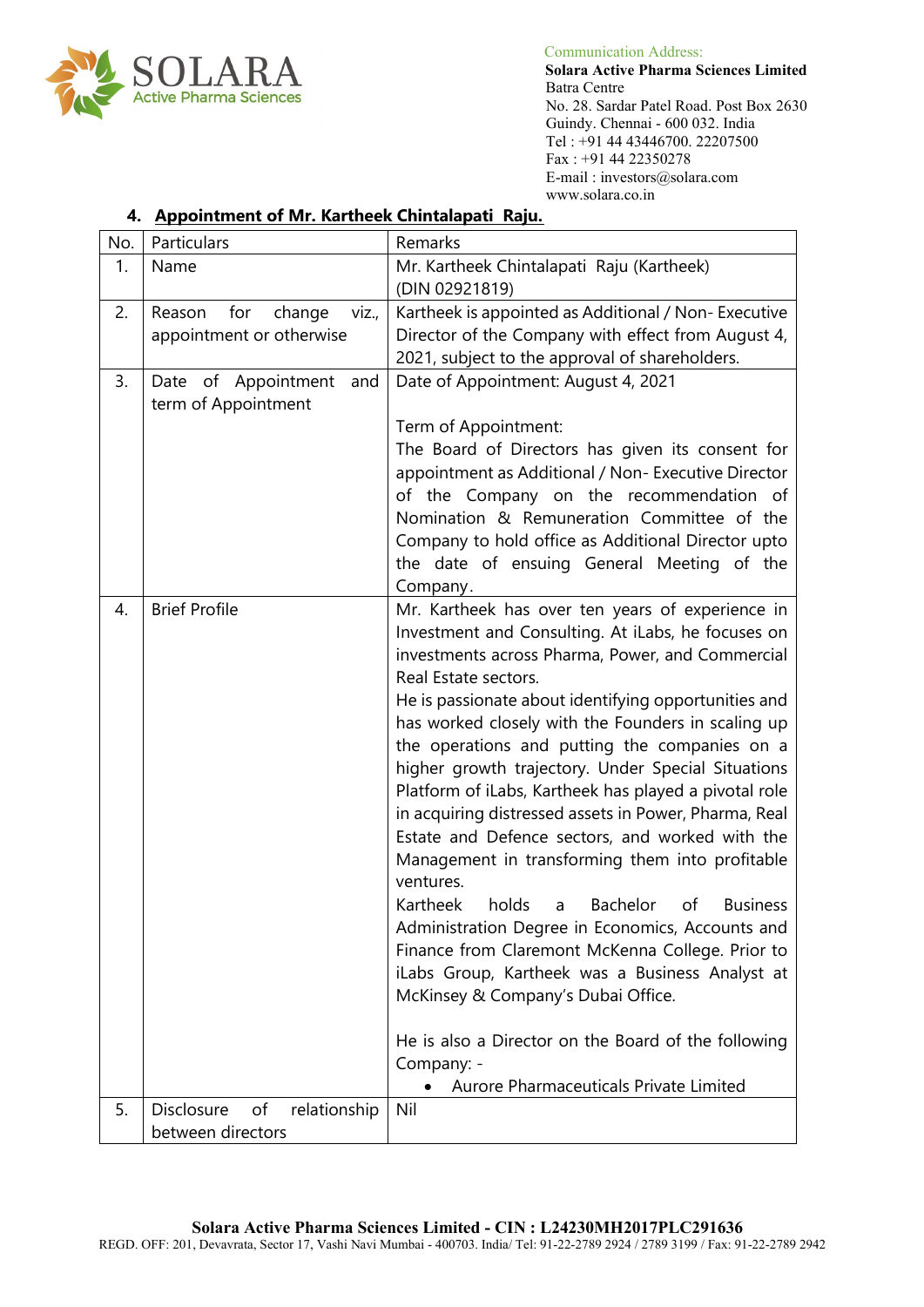

 Communication Address: **Solara Active Pharma Sciences Limited** Batra Centre No. 28. Sardar Patel Road. Post Box 2630 Guindy. Chennai - 600 032. India Tel : +91 44 43446700. 22207500 Fax : +91 44 22350278 E-mail : investors@solara.com www.solara.co.in

| 6. | Information as                 | required   Mr. Kartheek Chintalapati Raju, is not debarred from     |
|----|--------------------------------|---------------------------------------------------------------------|
|    | Circular<br>under              | No.   holding office of a Director by virtue of any SEBI            |
|    |                                | LIST/COMP/14/2018-19 and $\vert$ Order or any other such authority. |
|    | NSE/CML/2018/02 dated June     |                                                                     |
|    | 20, 2018 issued by the BSE and |                                                                     |
|    | NSE, respectively.             |                                                                     |
|    |                                |                                                                     |

| No.              | Particulars                                                  | Remarks                                                                                                                                                                                                                                                                                                                                                                                                                                                                                                                                                                                                                                                                                               |
|------------------|--------------------------------------------------------------|-------------------------------------------------------------------------------------------------------------------------------------------------------------------------------------------------------------------------------------------------------------------------------------------------------------------------------------------------------------------------------------------------------------------------------------------------------------------------------------------------------------------------------------------------------------------------------------------------------------------------------------------------------------------------------------------------------|
| 1.               | Name                                                         | Ms. Vineeta Rai (DIN: 07013113)                                                                                                                                                                                                                                                                                                                                                                                                                                                                                                                                                                                                                                                                       |
| 2.               | for<br>Reason<br>change<br>viz.,<br>appointment or otherwise | Ms. Vineeta Rai will be appointed as Independent<br>Director of the Company subject to approval of<br>Shareholders.                                                                                                                                                                                                                                                                                                                                                                                                                                                                                                                                                                                   |
| 3.               | Date of Appointment<br>and<br>term of Appointment            | The Board of Directors has given its consent for her<br>appointment as Independent Director of the<br>Company based on the recommendation of<br>Nomination & Remuneration Committee of the<br>Company, subject to the approval of shareholders.<br>Ms. Vineeta Rai is 76 years old and in terms of<br>Regulation 17(1A) of SEBI LODR, 2015, shareholders<br>approval by way of special resolution is required to<br>appoint any person as non-executive director who<br>has attained the age of seventy five years.<br>The Company will shortly be seeking shareholders<br>approval for the said appointment and the<br>appointment will be made effective after receipt of<br>shareholders approval. |
| $\overline{4}$ . | <b>Brief Profile</b>                                         | Ms. Vineeta Rai is a former IAS Officer and Revenue<br>Secretary in the Government of India.<br>Vineeta holds a B.A. (Hons) degree in History from<br>Delhi University, B.A. (American History and Politics)<br>from Brandeis University, USA and a visiting Fellow<br>in Public Administration at Queen Elizabeth House,<br>Oxford University. She was voted as one of the 25<br>Most Powerful Women in business in India in 2004.                                                                                                                                                                                                                                                                   |

## **5. Proposed Appointment of Ms. Vineeta Rai**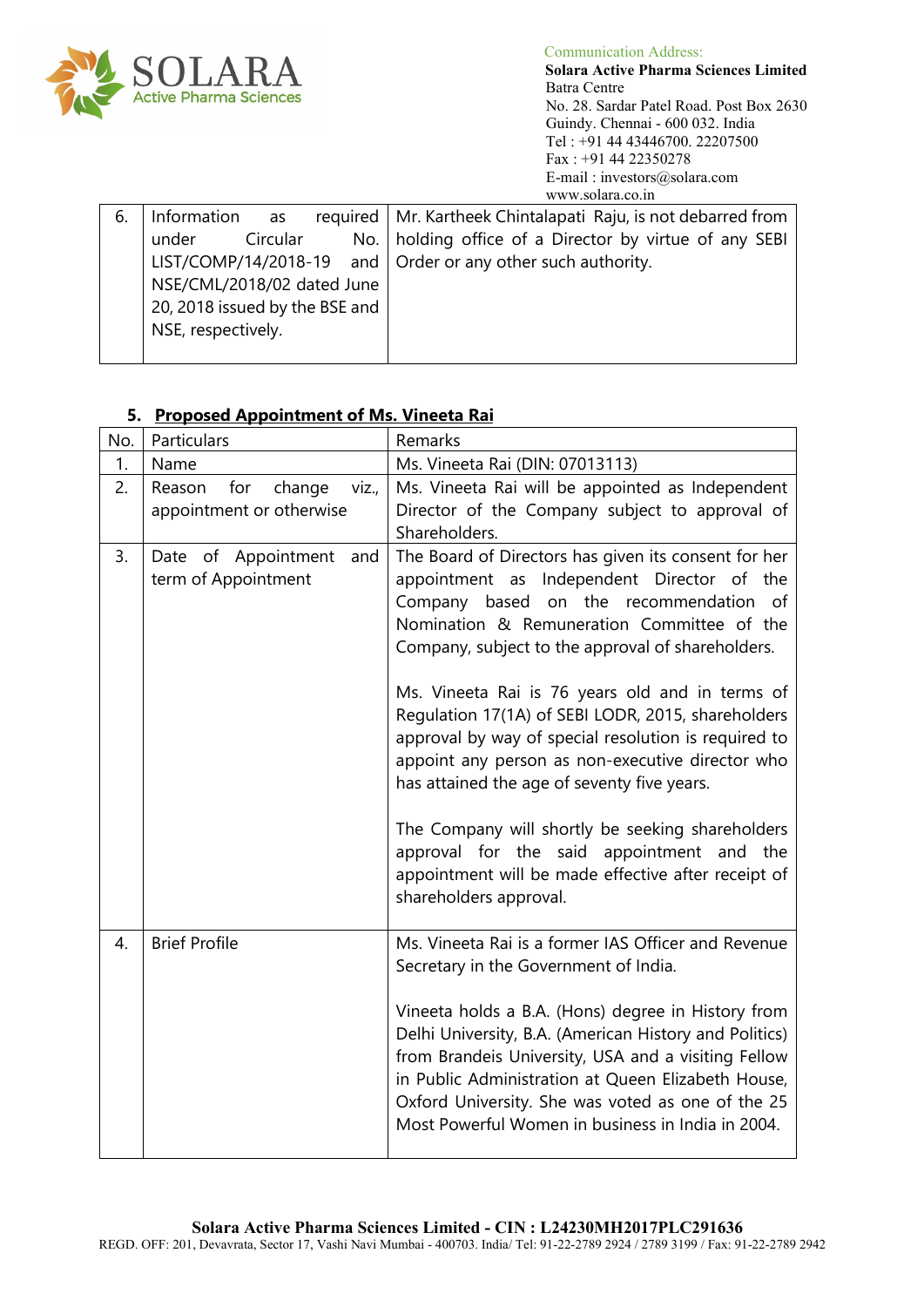

 Communication Address: **I A R A Solara Active Pharma Sciences Limited** No. 28. Sardar Patel Road. Post Box 2630 Guindy. Chennai - 600 032. India Tel : +91 44 43446700. 22207500 Fax : +91 44 22350278 E-mail : investors@solara.com www.solara.co.in

|    |                                                                                                                                                                                | Vineeta has extensive experience in Public<br>Administration, particularly in the fields of Health<br>Administration and Finance with work experience in<br>the Ministry of Health and Family Welfare,<br>Government of India which interalia included Drugs<br>and Prevention of Food Adulteration and as<br>Secretary Banking, Insurance and Revenue in the<br>Ministry of Finance, Government of India. She also<br>served as a Director on the boards of several Banks<br>and Insurance Companies. |
|----|--------------------------------------------------------------------------------------------------------------------------------------------------------------------------------|--------------------------------------------------------------------------------------------------------------------------------------------------------------------------------------------------------------------------------------------------------------------------------------------------------------------------------------------------------------------------------------------------------------------------------------------------------------------------------------------------------|
|    |                                                                                                                                                                                | An Officer of the 1968 IAS batch of the Union<br>Territories cadre, Vineeta was is the first woman to<br>hold the post of Revenue Secretary in the Ministry of<br>Finance. Vineeta was appointed by WHO as a<br>member of the Global Vaccine Initiative during the<br>period 1990 to Oct 1993. She was also the Mission<br>Director for Immunisation during this period.                                                                                                                               |
|    |                                                                                                                                                                                | Vineeta did a five-year stint with the UNFPA from<br>Nov 1993 to March 1999 as the Regional Advisor for<br>Gender Population and Development for South and<br>Central Asia, Iran and Afghanistan.                                                                                                                                                                                                                                                                                                      |
|    |                                                                                                                                                                                | Post retirement, Vineeta Rai was appointed Member<br>Secretary of the Second Administrative Reforms<br>Commission and thereafter member of the National<br>consumer Disputes Redressal Commission (during<br>2010 to 2014).                                                                                                                                                                                                                                                                            |
|    |                                                                                                                                                                                | She is also a Director on the Board of the following                                                                                                                                                                                                                                                                                                                                                                                                                                                   |
|    |                                                                                                                                                                                | Companies: -<br>INDRAPRASTHA MEDICAL CORPORATION<br><b>LIMITED</b><br>STELIS BIOPHARMA LIMITED                                                                                                                                                                                                                                                                                                                                                                                                         |
| 5. | Disclosure<br>of<br>relationship<br>between directors                                                                                                                          | Nil                                                                                                                                                                                                                                                                                                                                                                                                                                                                                                    |
| 6. | Information<br>required<br>as<br>Circular<br>No.<br>under<br>LIST/COMP/14/2018-19<br>and<br>NSE/CML/2018/02 dated June<br>20, 2018 issued by the BSE and<br>NSE, respectively. | Ms. Vineeta Rai, is not debarred from holding office<br>of a Director by virtue of any SEBI Order or any other<br>such authority.                                                                                                                                                                                                                                                                                                                                                                      |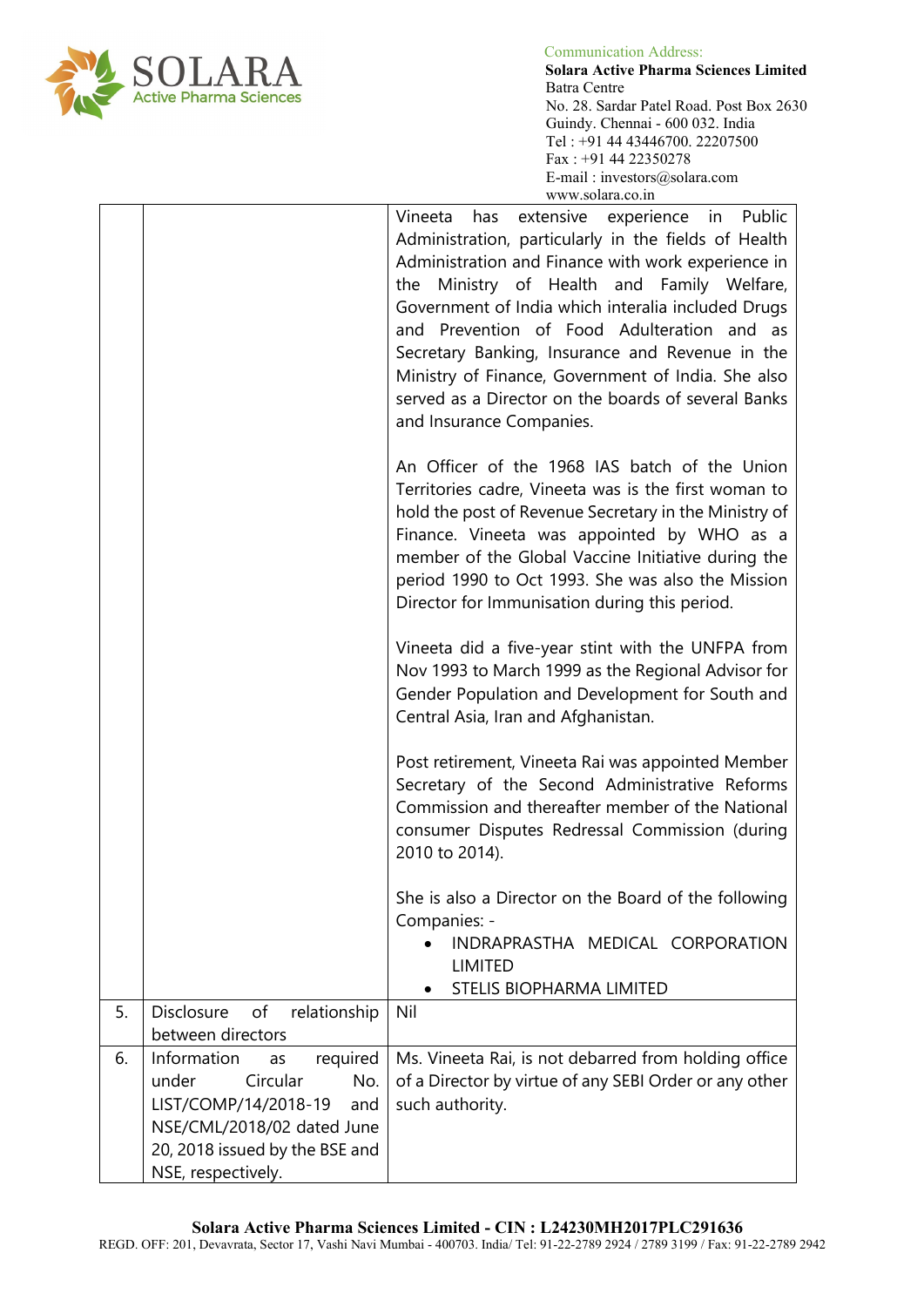

 **Solara Active Pharma Sciences Limited** No. 28. Sardar Patel Road. Post Box 2630 Guindy. Chennai - 600 032. India Tel : +91 44 43446700. 22207500 Fax : +91 44 22350278 E-mail : investors@solara.com www.solara.co.in

**Disclosure under Regulation 30 of the Securities and Exchange Board of India (Listing Obligations and Disclosure Requirements) Regulations, 2015**

### **1. Resignation of Mr. Mr. Deepak Calian Vaidya.**

| No. | Particulars                      | Remarks                                           |
|-----|----------------------------------|---------------------------------------------------|
|     | Name                             | Mr. Deepak Calian Vaidya (DIN: 00337276)          |
| 2.  | for<br>VIZ.,<br>Reason<br>change | Resignation due to preoccupation.                 |
|     | appointment, resignation, or     |                                                   |
|     | otherwise                        | Mr. Deepak Calian Vaidya has been associated with |
|     |                                  | the Company since April, 2018.                    |
| 3.  | Appointment<br>Date<br>_of       | August 4, 2021.                                   |
|     | Cessation (as applicable) and    |                                                   |
|     | term of Appointment              |                                                   |

### **2. Resignation of Mr. Ronald Tjeerd De Vries.**

| No. | Particulars                                                                       | Remarks                                                                                 |
|-----|-----------------------------------------------------------------------------------|-----------------------------------------------------------------------------------------|
|     | Name                                                                              | Mr. Ronald Tjeerd De Vries (DIN: 08265610)                                              |
| 2.  | viz.,<br>for<br>Reason<br>change<br>appointment, resignation, or                  | Resignation due to preoccupation.                                                       |
|     | otherwise                                                                         | Mr. Ronald Tjeerd De Vries has been associated with<br>the Company since October, 2018. |
| 3.  | Appointment<br>Date<br>of<br>Cessation (as applicable) and<br>term of Appointment | August 4, 2021.                                                                         |

\*\*\*\*\*\*\*